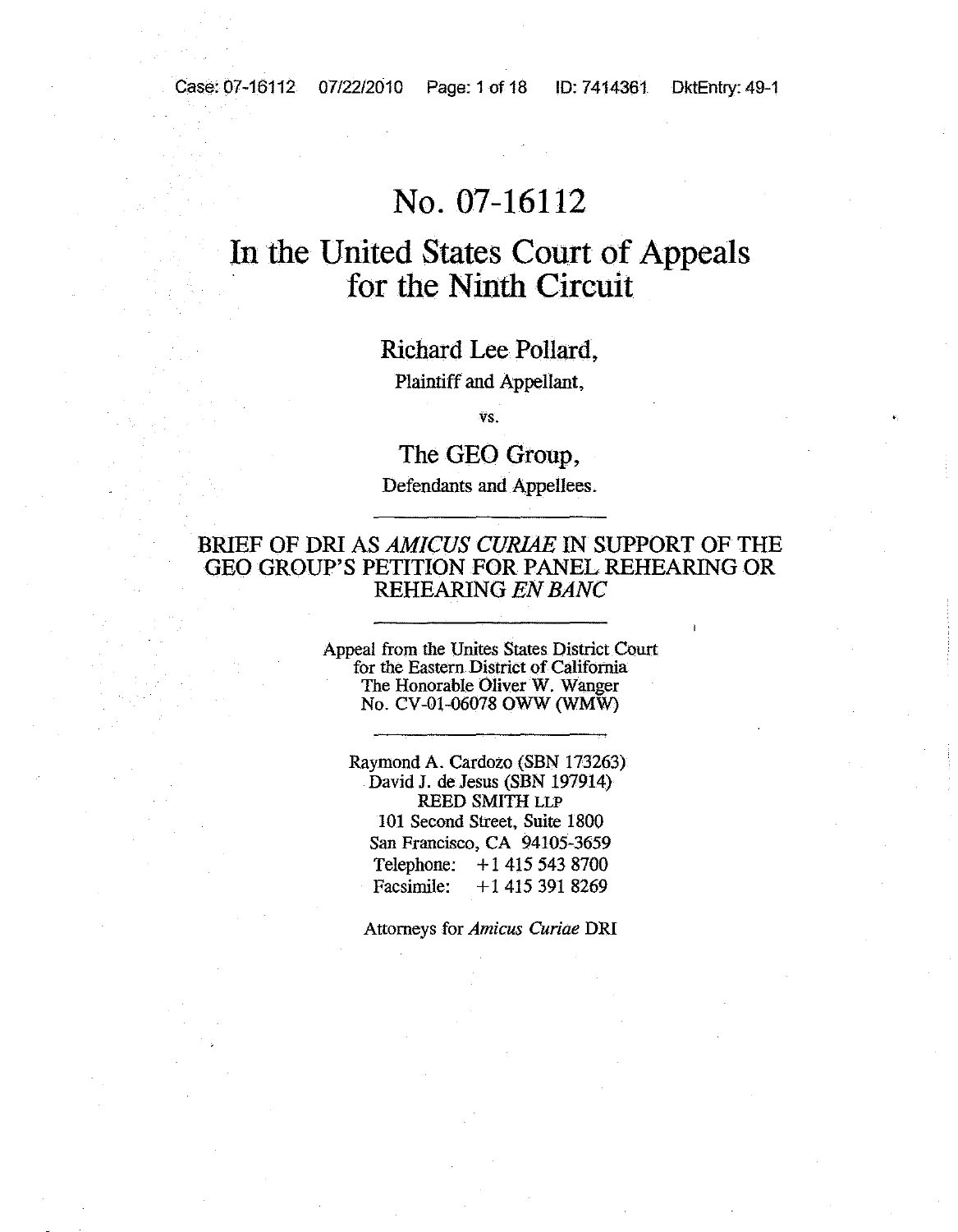### **CORPORATE DISCLOSURE STATEMENT**

DRI has no parent corporation and no publicly held corporation owns 10% or more of its stock.

DATED: July 22, 2010.

REED SMITH LLP

By /s/ David J. de Jesus Raymond A. Cardozo David J. de Jesus Counsel for *Amicus Curiae* DRI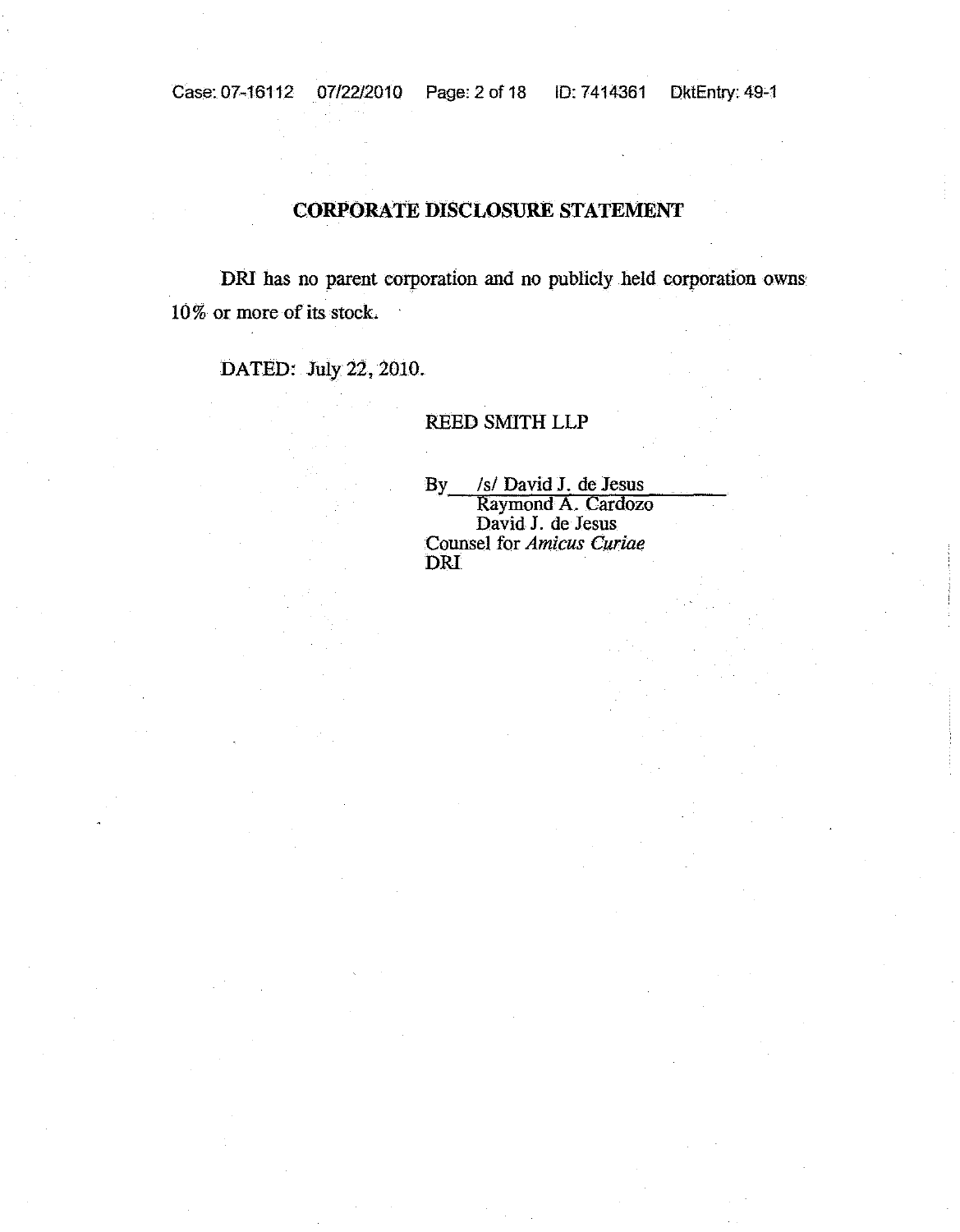Case: 07-16112 07/22/2010 Page: 3 of 18 1D: 7414361 DktEntry: 49-1

### **TABLE OF CONTENTS**

#### I INTRODUCTION AND INTEREST OF *AMICUS CURIAE 1*

II THE MAJORITY'S OptNION IMPROVIDENTLY EXPANDS THESUPREME COURT'S NARROW *BIVENS* JURISPRUDENCE 3

### III THE DECISION EXPANDS STATUTORY RELIEF WITHOUT CONGRESSIONAL AUTHORIZATION 7

### IV CONCLUSION 12

### CERTIFICATION OF COMPLIANCE PURSUANT TO NINTH CIRCUIT RULE 32-4 FOR CASE NO. 07-16112

- i - **US\_ACTIVE-104151908.3**

13

**Page**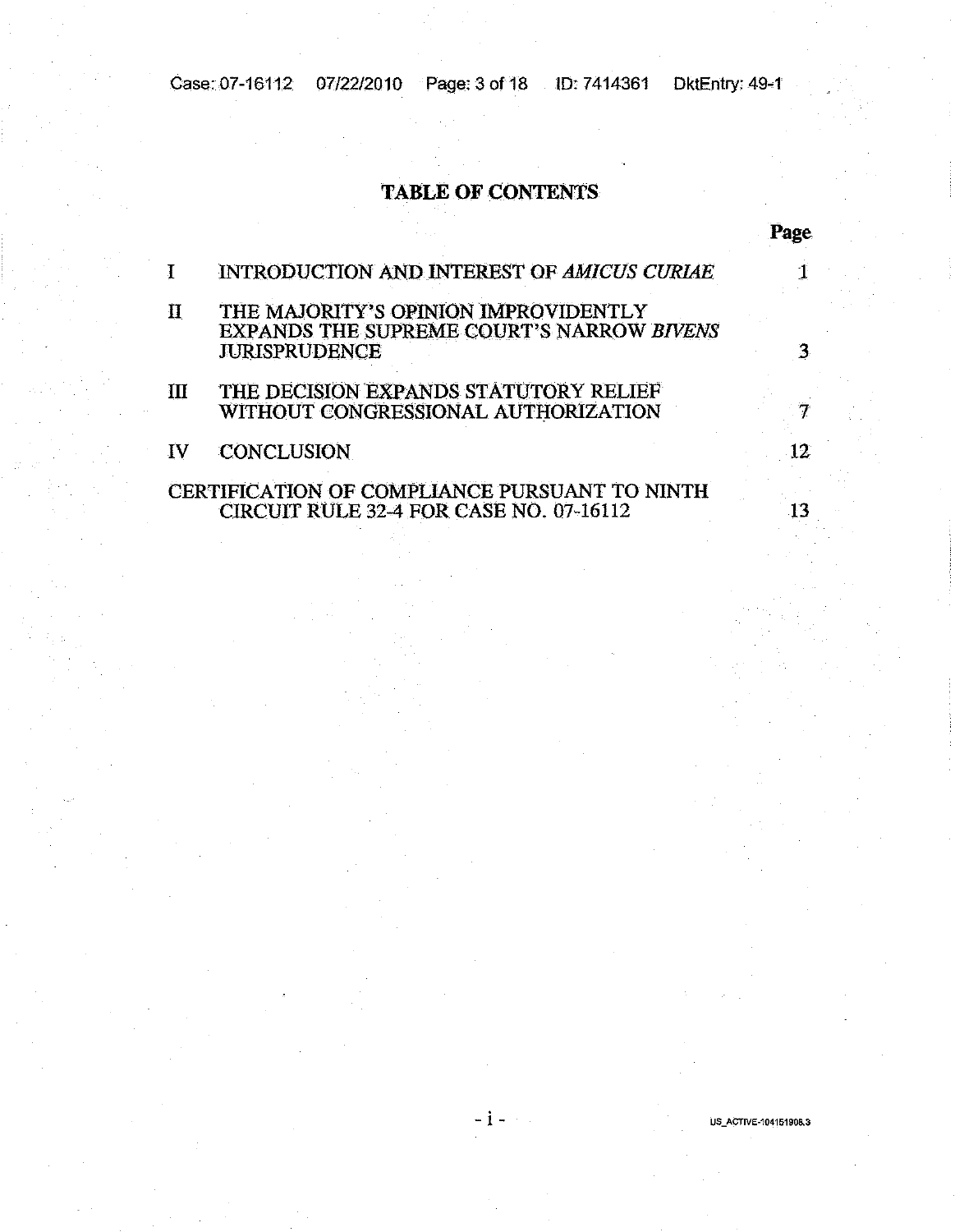## TABLE OF AUTHORITIES

Page(s)

## CASES

| Alba v. Montford,                            |  |
|----------------------------------------------|--|
| Bivens v. Six Unknown Fed. Narcotics Agents, |  |
| Bush v. Lucas,                               |  |
| Carlson v. Green,                            |  |
| Chappell v. Wallace,                         |  |
| Correctional Svcs. Corp. v. Malesko,         |  |
| Cort v. Ash.                                 |  |
| Davis v. Passman,                            |  |
| FDIC v. Meyer,                               |  |
| Holly v. Scott,                              |  |
| In re Digimarc Corp. Derivative Litig.,      |  |
| Schweiker v. Chilicky,                       |  |
| Sosa v. Alvarez-Machain.                     |  |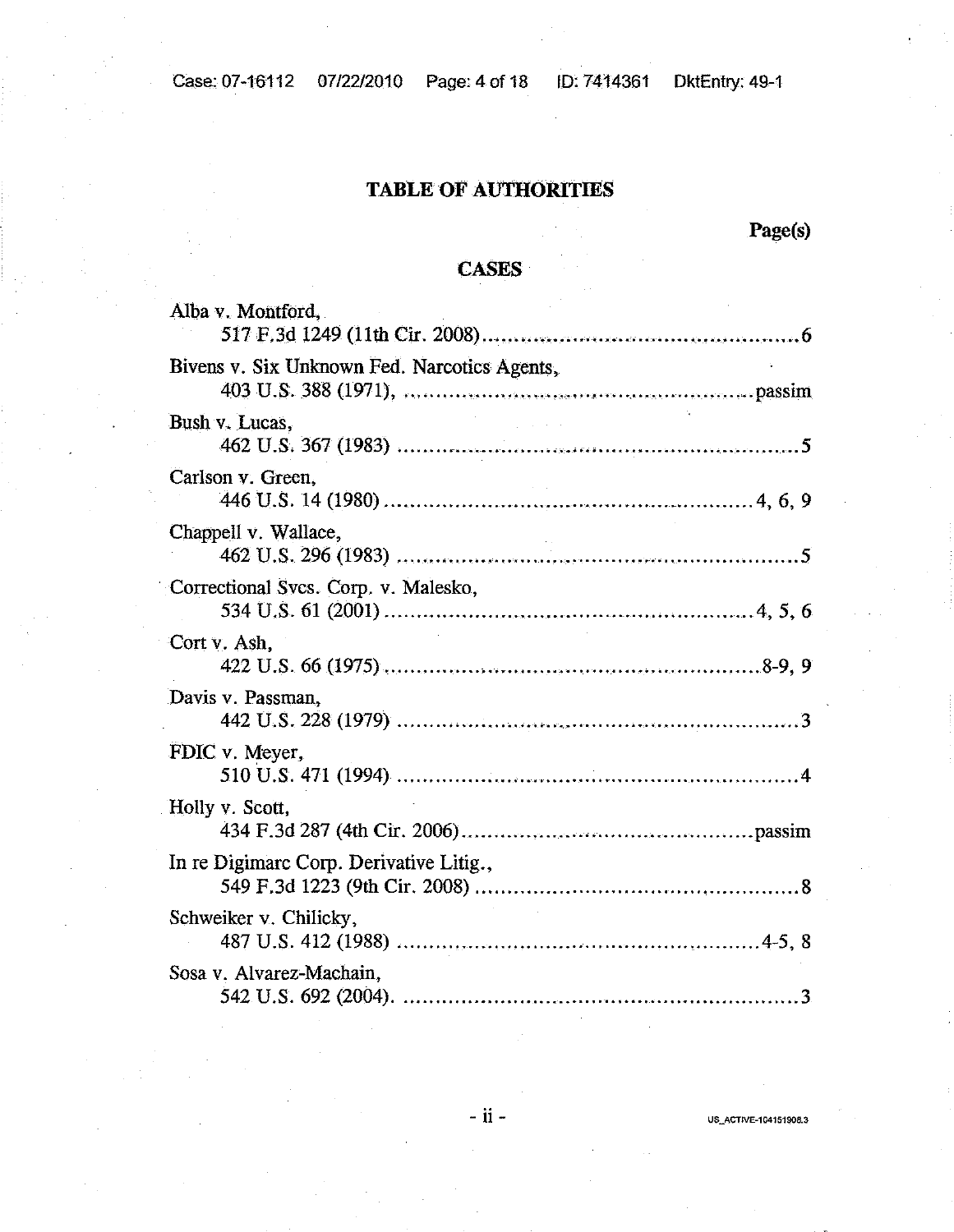#### **TABLE OF AUTHORITIES (CONTINUED)**

Page(s)

| United States v. Stanley,                         |  |
|---------------------------------------------------|--|
| W. Radio Svcs. Co., v. United States Forest Svc., |  |
| Wilkie v. Robins,                                 |  |
| Williams v. United Airlines,                      |  |

### **STATUTES AND RULES**

### **OTHER AUTHORITIES**

S. Rep. No. 93-588, p. 3(1973) , 4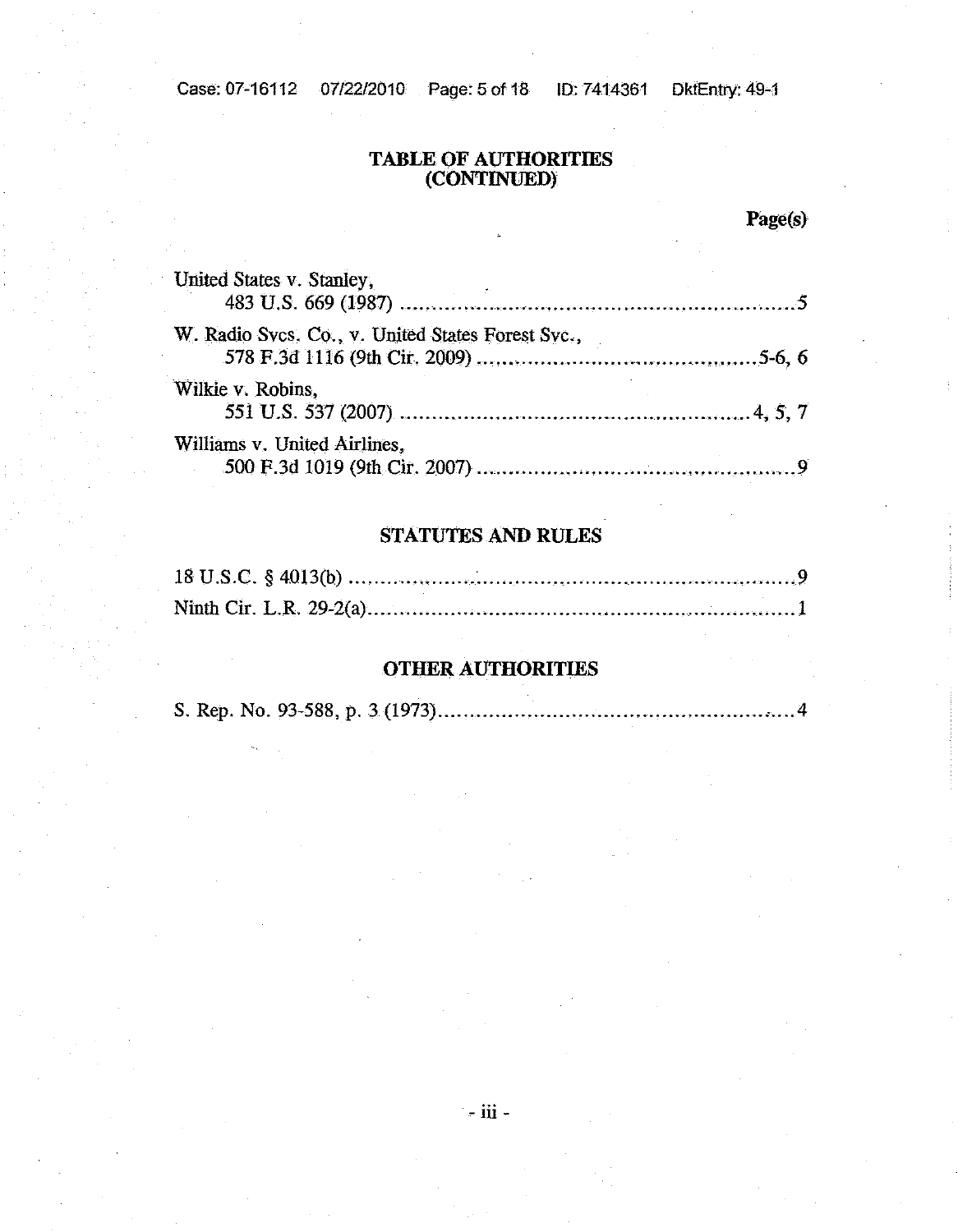r

#### INTRODUCTION AND lNTEREST OF *AMICUS CURIAE*

DRI is an international organization that includes more than 22,000 attorneys involved in the defense of civil litigation. DRI is committed to enhancing the skills, effectiveness, and professionalism of defense attorneys. Because of this commitment, DRI has long been a voice in the ongoing effort to make the civil justice system more fair, efficient, andwhere national issues are involved-consistent. To promote these objectives, DRI participates as *amicus curiae* in cases that raise issues of import to its members, their clients, and to the judicial system.

A divided panel here has authorized a private, so-called *Bivens* cause of action for damages against private employees for alleged constitutional violations. DRI is deeply concerned about this ruling for several reasons. 1

First, because the creation of private causes of action is better suited to the legislative process, the Supreme Court for the last 30 yeats has refused to extend *Bivens* actions beyond three limited circumstances—none of

- 1 -

<sup>1</sup> The parties have agreed to allow DRI to appear as *amicus curiae* and file this brief in support of the petition for panel rehearing or rehearing *en bane.* DRI thus submits this brief without first seeking leave of the Court. *See* Ninth Cir. L.R. 29-2(a) ("[A]ny other amicus curiae may file a brief only by leave of court or if the brief states that all parties have consented to its filing. ").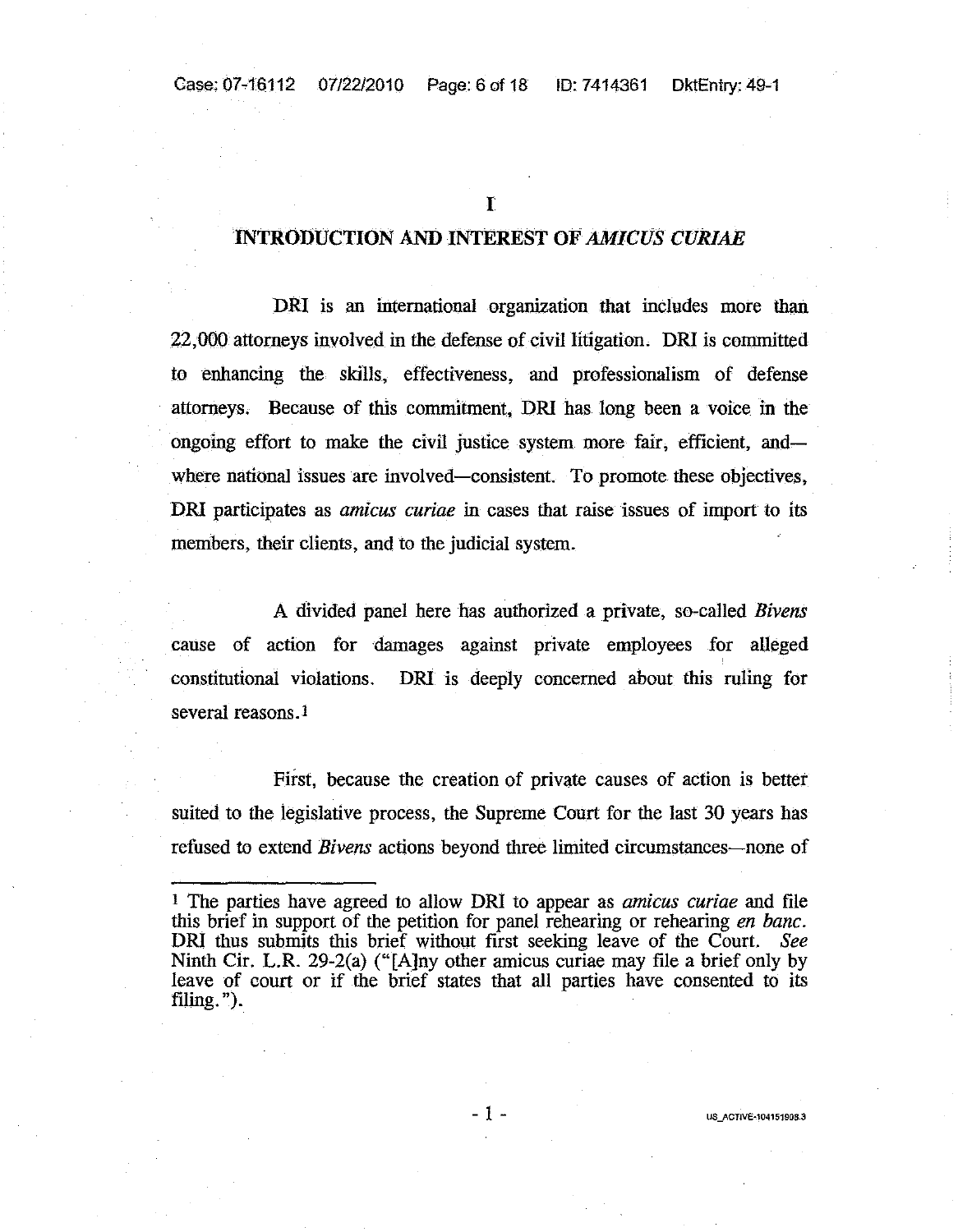Case: 07-16112 07/22/2010 Page: 7 of 18 ID: 7414361 DktEntry: 49-1

which are present here. Two sister Circuit decisions have followed the Supreme Court's lead and refused to create a *Bivens* action against private prison employees. Thus, the majority's decision creates an unprecedented split in the circuits.

Moreover, the majority's stated purpose of attempting to achieve uniformity in the law will not be achieved by adopting a *Bivens* claim, The ruling merely imposes a second liability regime on top of the fifty-state tort laws. As a result, the panel's ruling does not promote uniformity, but instead opens the door to liability under a whole new set of rules. Nothing in the Supreme Court's *Bivens* jurisprudence warrants that extraordinary result.

DRI is particularly troubled that the panel's decision implies a private right of action in the absence of any evidence of Congressional intent to permit one. Whereas *Bivens* previously had applied to the actions of federal officials, the majority's decision exposes private employees to a new form of personal liability. The ramifications of extending *Bivens* into this uncharted territory involve precisely the type of complex and competing policy and practical issues that are best suited for the legislative process. Yet, although Congress has adopted multiple statutes governing private prisons, none of those statutes state or imply any intent to create avenues for relief in addition to those the statutes provide. In the absence of any such expressed Congressional intent, courts must exercise judicial restraint before creating the kind of private cause of action the majority has created here.

 $-2 -$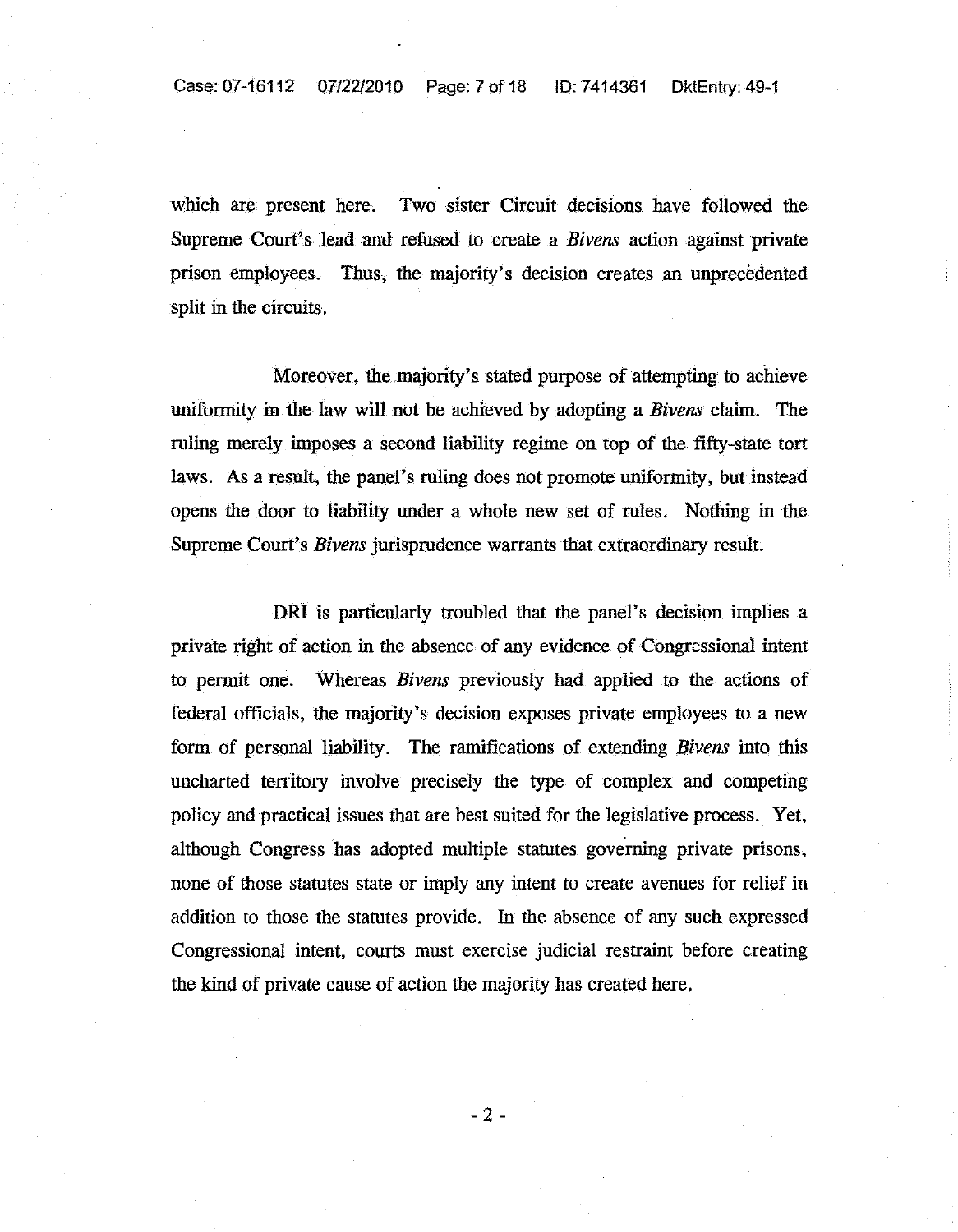Case: 07-16112 *07122/2010* Page: 8 oft8 10: 7414361 DktEntry: 49-1

In addition to creating a direct split with the law of other circuits that have addressed the identical question, the majority's decision likely will resonate beyond the private prison setting. Because the majority's reasoning does not provide measurable limits on *Bivens*, other private employees who work for companies that contract with the government face an inchoate risk of *personal* liability. In light of the breadth of the federal government's contracting operations, the number of employees that faU into this category is immense. Because the Supreme Court consistently has refused to extend *Bivens* for the last three decades, panel rehearing or rehearing *en banc* should be granted before this Court opens the Pandora's Box of extending *Bivens* to private employees.

#### n

## THE MAJORITY'S OPINION IMPROVIDENTLY EXPANDS THE SUPREME COURT'S NARROW *BIVENS* JURISPRUDENCE

Creating "a private right of action is one better left to legislative judgment in the great majority of cases." *Sosa v. Alvarez-Machain*, 542 U.S. 692, 727 (2004). As a stark exception to that rule, the Supreme Court held in *Bivens* v. *Six Unlmown Fed. Narcotics Agents,* 403 U.S. 388, 389 (1971), that federal agents who, under the color of federal authority, commit Fourth Amendment violations could be liable for civil damages. Since then, however, the Court has extended *Bivens* only in two situations.

In *Davis v. Passman,* a Congressman had fired an employee

-3-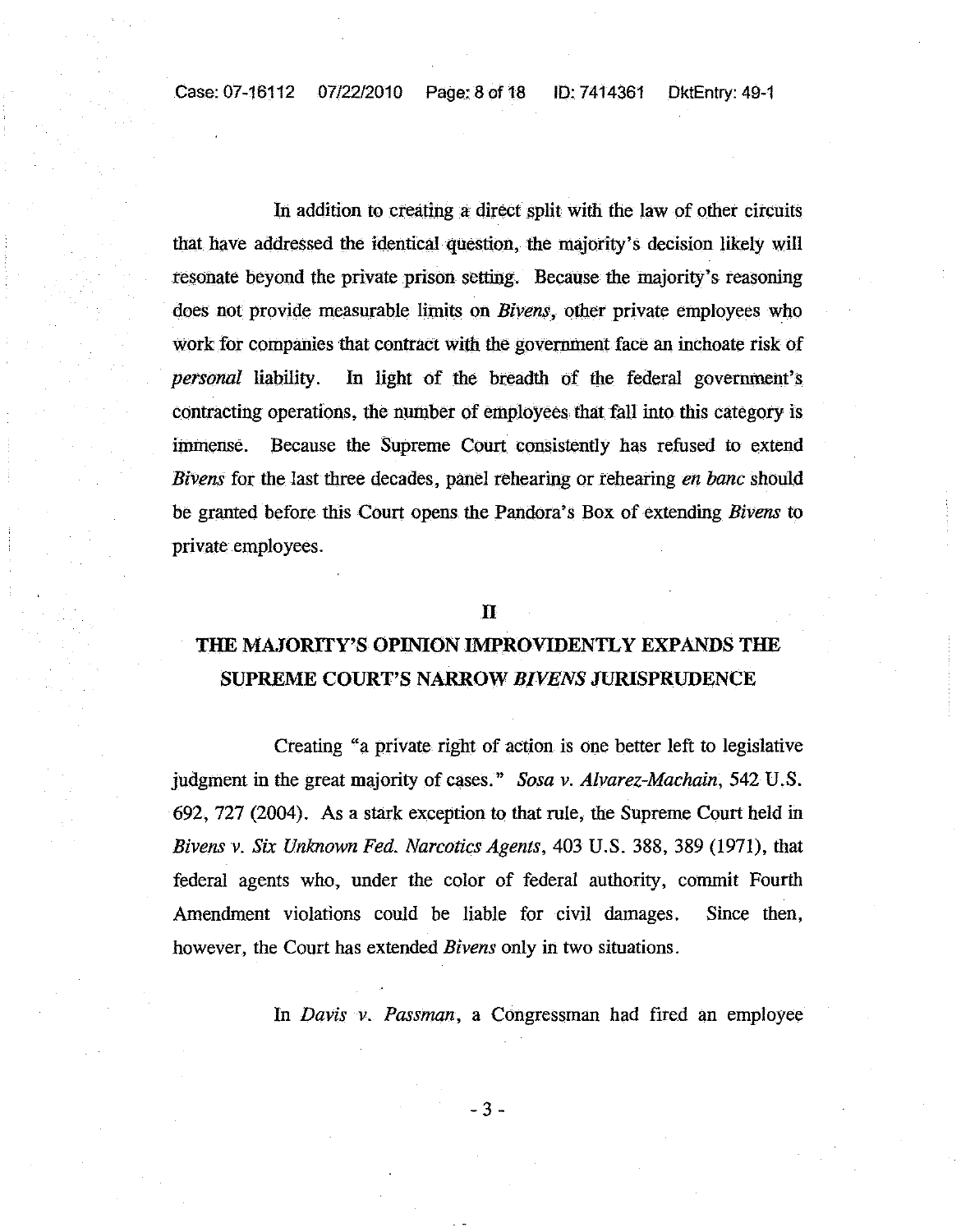based on her gender and she alleged claims under the Fifth Amendment's equal protection clause. 442 U.S. 228, 245 (1979). The Supreme Court authorized a *Bivens* action in that case because the plaintiff had no available remedies under federal anti-discrimination statutes or state law. *ld.* As the Court put it, the plaintiff had "no other alternative forms of judicial relief. For Davis, as for Bivens, it is 'damages or nothing.'<sup>79</sup> *Id.* (citing *Bivens*).

The following year, the Supreme Court held. in *Carlson v. Green* that a prisoner could bring a *Bivens* action against federal prison officials under the Eighth Amendment. 446 U.S. 14, 20, 25 (1980). The Court reasoned that although the Federal Tort Claims Act provided the plaintiff with an alternative remedy against the United States, it provided no remedy against the individual who committed the constitutional violation and thus was a lesser deterrent against constitutional violations than a *Bivens* action. *Id.* at 21. Additionally, the Court's ruling reflected Congress' express intent that the FTCA provide remedies parallel to *Bivens* and its progeny. *ld.* at 20 (citing S. Rep. No. 93-588, p. 3 (1973».

In the thirty years since *Carlson,* the Court uniformly has refused to expand *Bivens* beyond the above trilogy. *See, e.g., Wilkie v. Robins, 551* U.S. 537, 537 (2007) (private landowner had no *Bivens* action under Fourth or Fifth Amendments against Bureau of Land Management); *Correctional Svcs. Corp. v. Malesko,* 534 U.S. 61, 74 (2001) (no *Bivens* action against private prison operator); *FDIC v. Meyer,* 510 U.S. 471, 473 (1994) (no *Bivens* action against federal agency); *Schweiker v. Chilicky,* 487 U.S. 412,

-4-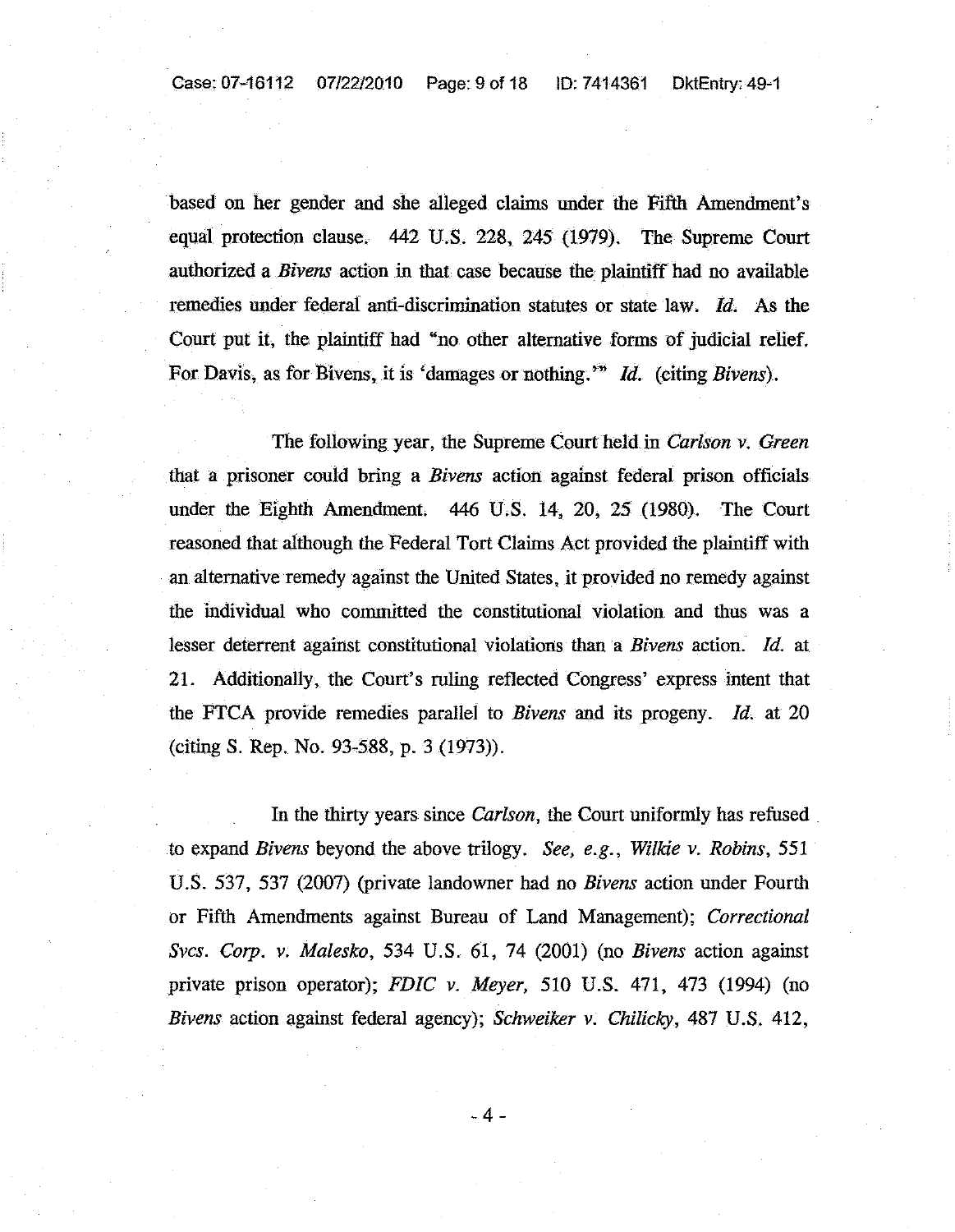414 (1988) (no *Bivens* action against federal Social Security officials); *United States v. Stanley*, 483 U.S. 669, 683 (1987) (civilian had no *Bivens* action against military officers and civilians); *Chappell v. Wallace,* 462 U.S. 296, 305 (1983) (enlisted military personnel had no *Bivens* action against superior officer); *Bush v. Lucas,* 462 U.S. 367, 378 (1983) (employee had no *Bivens* action against federal officials for First Amendment violations).

The Court's most recent pronouncements reaffirm its narrow view of *Bivens* actions:

In 30 years of *Bivens* jurisprudence, we have extended its holding only twice, to provide an otherwise nonexistent cause of action against *individual officers* alleged to have acted unconstitutionally, or to provide a cause of action fot a plaintiff who lacked *any· alternative remedy* for harms caused by an individual officer's conduct. Where such circumstances are not present, we have consistently rejected invitations to extend *Bivens*

*Malesko,* 534 U.S. at 70 (emph. orig.); *see also Wilkie,* 551 U.s.. at 550 ("[I]n most instances we have found a *Bivens* remedy unjustified[.]").

Less than a year ago, a different Ninth Circuit panel heeded the Supreme Court's caution against extending *Bivens* and refused to permit a *Bivens* action against the United States Forest Service and its officers. *W.*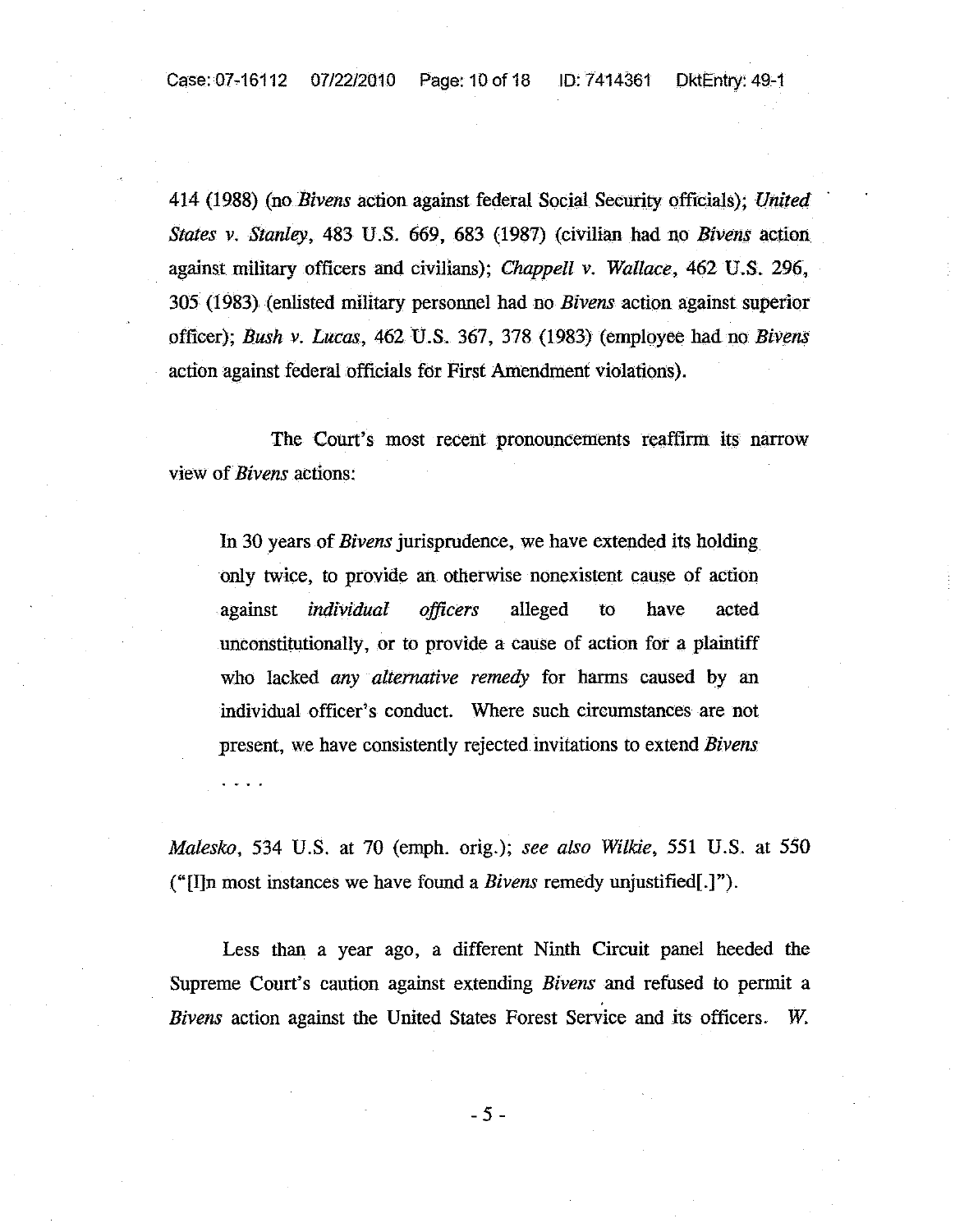Case: 07-16112 *07/22/2010* Page: 11of18 ID: 7414361 DktEntry: 49-1

*Radio Svcs.* Co. *v. United States Forest Svc.,* 578F.3d 1116, 1117 (9thCir. 2009). This was because the Administrative Procedures Act provided an adequate (albeit imperfect) remedy for the plaintiff and there was no need to provide another avenue for relief. *ld.at* 1123. In reaching this conclusion, the panel recognized that in every case since *Carlson,* the Supreme Court "consistently refused to extend *Bivens* liability to any new context or new category of defendants" *id.* at 1119] and that given the Supreme Court's narrow vision of *Bivens,* the panel was compelled to "stay its *Bivens* hand" [*id.* at 1123].

**It** is difficult to reconcile the majority's decision here with the foregoing line of authority. For the last three decades, the Supreme Court has reaffirmed its intent to limit *Bivens* actions to a discrete set of circumstances-chiefly, where a plaintiff "lack[s] any alternative remedy for harms caused by an individual officer's conduct." *Malesko*, 534 U.S. at 70. At least one other Ninth Circuit panel recently has embraced these limitations. *See W. Radio Svcs.,* 578 F.3d at 1117. And, these limitations are precisely why two sister Circuits have refused to extend *Bivens* actions against private prison employees. *See Alba v. Montford,* 517 F.3d 1249, 1254 (11th Cir. 2008) ("[T]he existence of a state remedy precludes recovery under *Bivens.* "); *Holly v. Scott,* 434 F.3d 287,296 (4th Cir. 2006) ("[A]n inmate in a privately run federal correctional facility does not require a *Bivens* cause of action where state law provides him with an effective remedy.").

It likewise is difficult to reconcile the majority's decision with its

- 6 -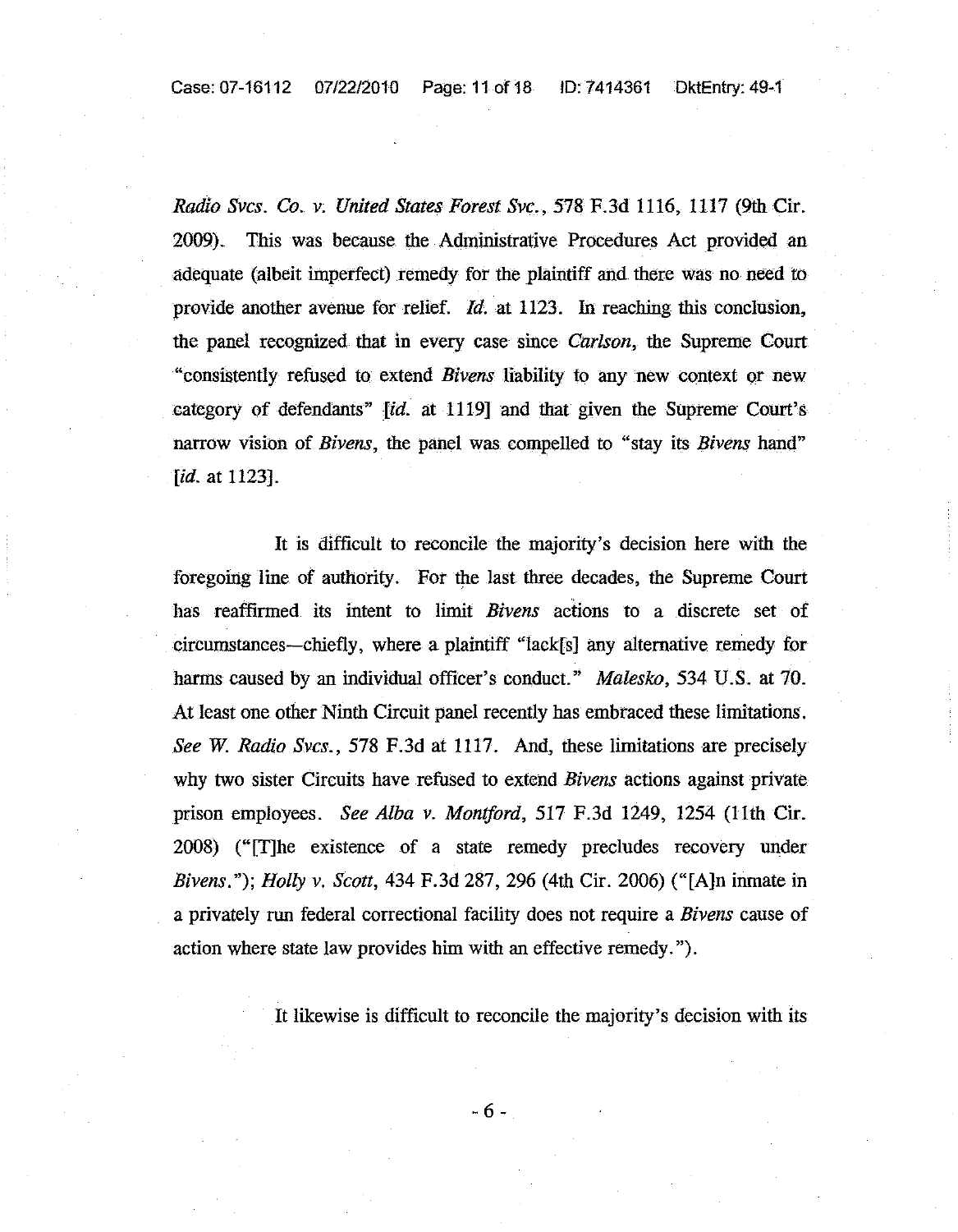Case:07-16112 07/22/2010 Page: 12of18 ID:7414361 DktEntry:49-1

own stated intent of providing uniform liability for these kinds of claims. (Slip Op. at  $8167-68$ ) The panel has dropped a *Bivens*-based liability scheme right on top of state tort law regimes. In the process, the panel also has created a circuit split regarding whether a *Bivens* action may be maintained in these circumstances at all. The end is result is that some private prison employees may face tort liability under a patchwork of different state laws, as well as *Bivens* claims. Others may face only *Bivens* claims. Still others may face patchwork tort liability and no *Bivens* claims at all. That is hardly a uniform picture of liability.

The majority's decision is a leap from current precedent and fractures what has been a consistent body of law. DRI respectfully urges· panel rehearing or rehearing *en bane* for this reason alone.

#### III

# THE DECISION EXPANDS STATUTORY RELIEF WITHOUT CONGRESSIONAL AUTHORIZATION

No plaintiff holds an automatic right to a private cause of action for alleged constitutional violations. *Wilkie*, 551 U.S. at 550 (recognizing no "automatic entitlement" to damages for constitutional violations). The limits exist for good reason. *Bivens* actions are "implied without any express congressional authority whatsoever." *Holly*, 434 F.3d at 290. The Supreme Court "has therefore on mUltiple occasions declined to extend *Bivens* because "Congress is in a better position to decide whether or not the public interest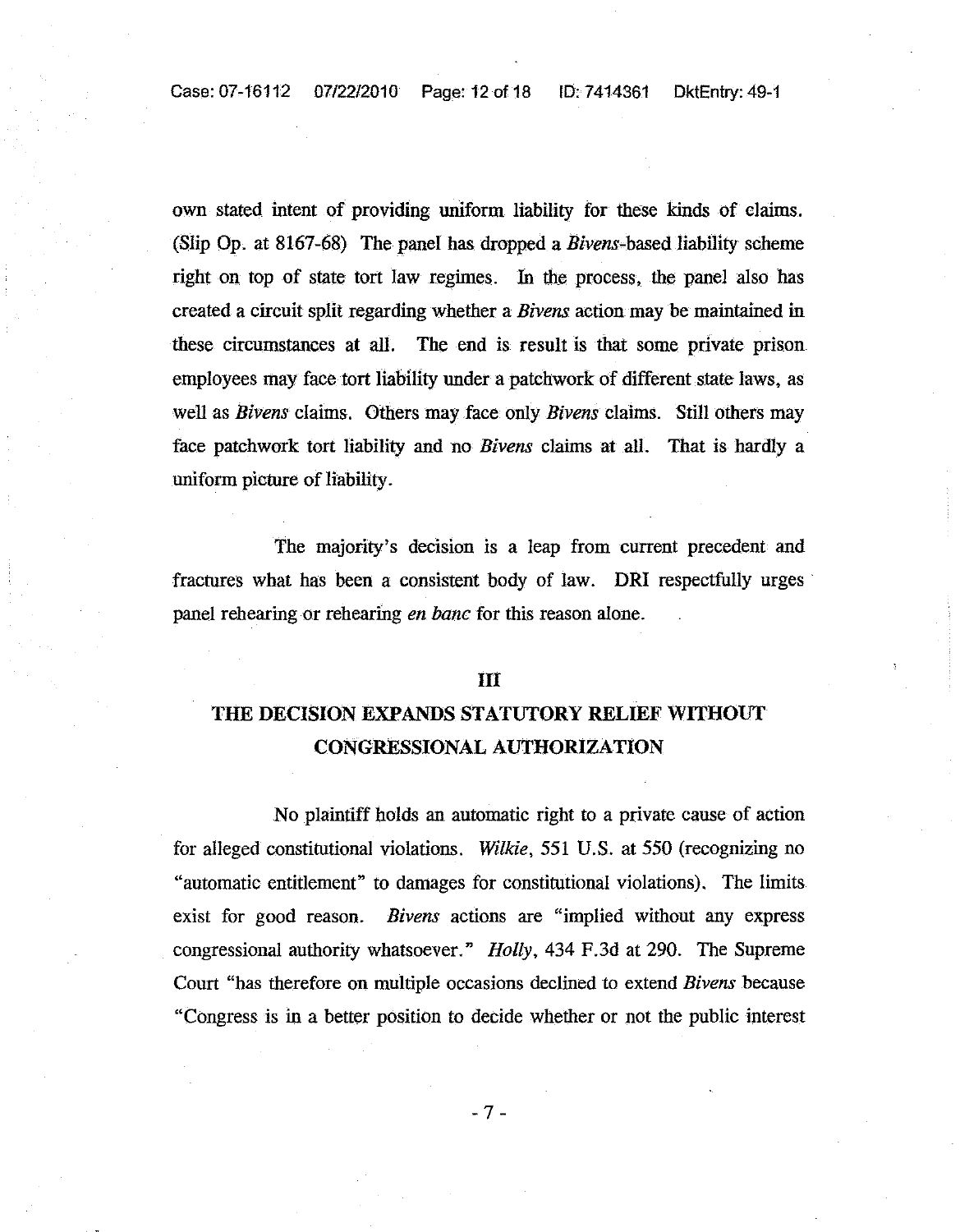Case: 07-16112 07/22/2010 Page: 13 of 18 ID: 7414361 OktEntry: 49-1

would be served by the creation of 'new substantive legal liability.'" *ld.* at 291 (quoting *Schweiker,* 487 U.S. at 426-27).

These limits on inferring private causes of action in the. absence of any statutory framework mirror the rule that courts must tread cautiously when finding an implied cause of action in a statute that does not expressly provide for one. "Where a federal statute does not explicitly create a private right of action, a plaintiff can maintain a suit only if 'Congress intended to provide the plaintiff with a<sup>[n]</sup> implied] private right of action.<sup>"</sup> In re *Digimarc Corp. Derivative Litig.,* 549 F.3d 1223,1230 (9th Cir. 2008). "In the absence of clear evidence of congressional intent, [courts] may not usurp the legislative power by unilaterally creating a cause of action." *ld.* at 1231. In this vein, the Supreme Court has crafted a four-part test to determine whether a particular statute contains an implied cause of action. 2 *See Cort v.*

2 The four factors are:

First, is the plaintiff one of the class for whose especial benefit the statute was enacted-that is, does the statute create a federal right in favor of the plaintiff? Second, is there any indication of legislative intent, explicit or implicit, either to create such a remedy or to deny one? Third, is it consistent with the underlying purposes of the legislative scheme to imply such a remedy for the plaintiff? And fmally, is the cause of action one traditionally relegated to state law, in an area basically the concern of the States, so that it would be inappropriate to infer a Continued on following page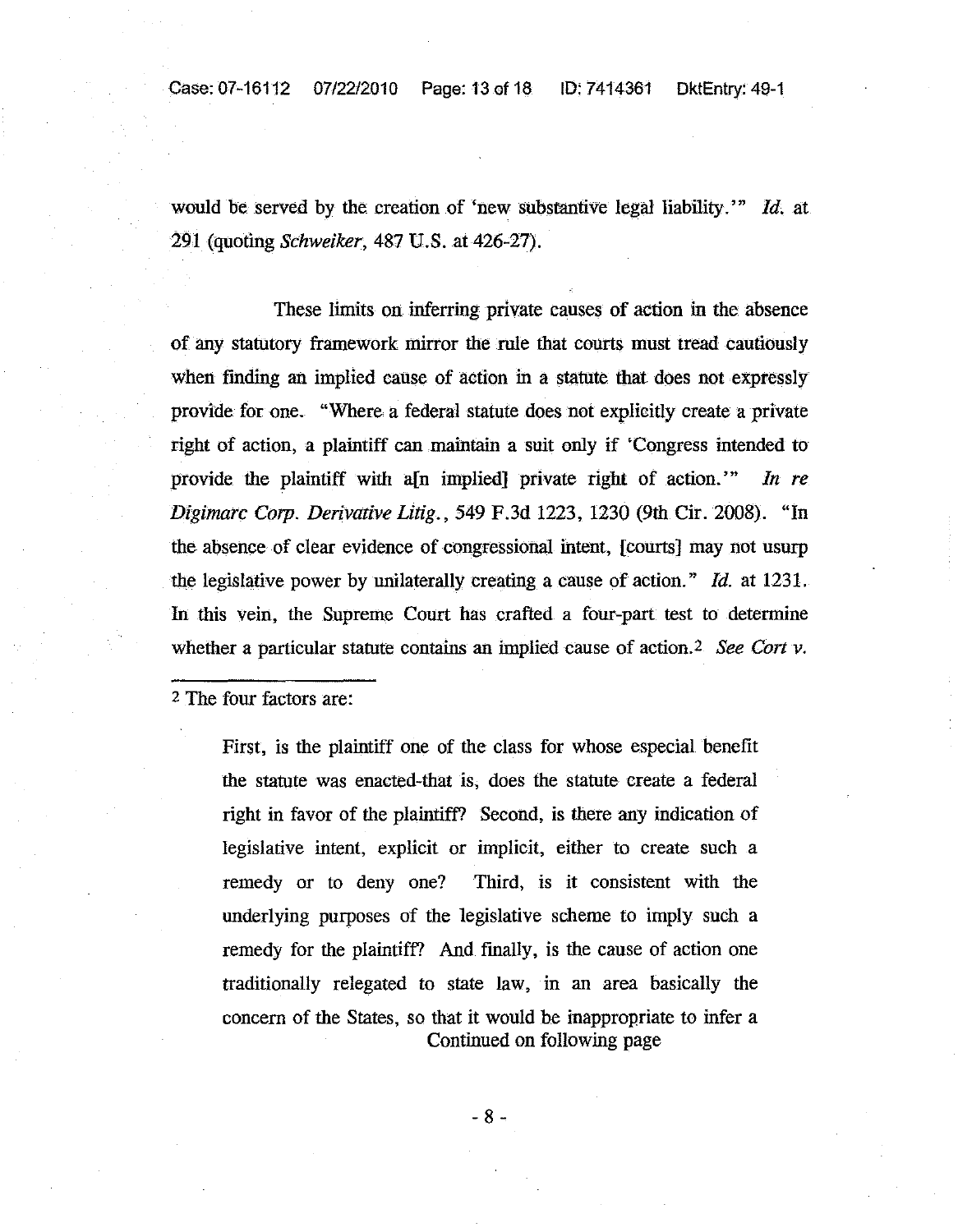Ash, 422 U.S. 66, 78 (1975). The most important factor addresses "whether there is congressional intent to create a private right of action. " *Williams* v. *United Airlines,* 500 F.3d 1019, 1023 (9th Cir. 2007).

The majority's decision here disregards these principles. As the Fourth Circuit recognized in *Holly*, "there are a variety of statutes authorizing the housing of federal inmates in privately operated facilities." *Holly, 434* F.3d at 290 (citing 18 U.S.C. § 4013(b)). "Congress passed these statutes in the belief that private management would in some circumstances have comparative advantages in terms of cost, efficiency, and quality of service." *Id.* However, nothing in these statutes states or implies Congressional intent to create a right of action against private prison employees for constitutional violations. Cf. *Carlson,* 446 U.S. at 20 *(Bivens* action permissible where FTCA explicitly stated that the statute ran parallel to *Bivens* actions). On the contrary, to create a *Bivens* action in addition to existing statutory "avenues of inmate relief might well frustrate a clearly expressed congressional policy." *Holly,* 434. F.3d at 290.

The reasons for exercising judicial restraint in this setting need little amplification:

cause of action based solely on federal law? *[Cart,* 422 U.S. at 78.J

Continued from previous page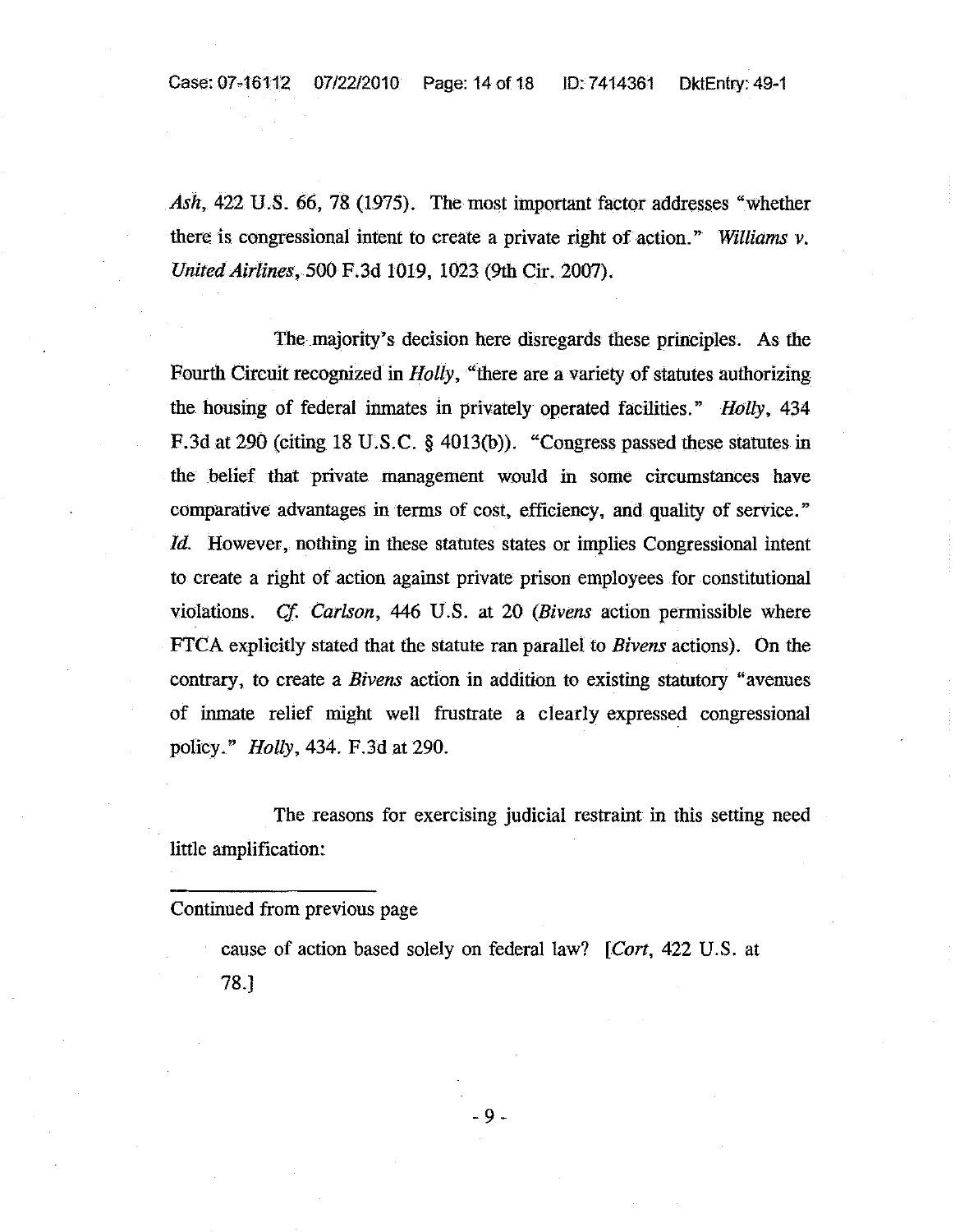Congress possesses a variety of structural advantages that render it better suited for remedial determinations in cases such as this. Unconstrained by the factual circumstances in a particular case or controversy, Congress has a greater ability to evaluate the broader ramifications of a remedial scheme by holding hearings and soliciting the views of all interested parties. [citation] And by debating policies and passing statutes rather than deciding individual cases, Congress has increased latitude to implement potential safeguards  $-$  e.g., procedural protections or limits on liability  $-$  that may not be at issue in a particular dispute.

[d.

These concerns are of particular note here because the majority's authorization of a *Bivens* action against private employees constitutes a profound leap of uncertain implications. Statutes that impose personal liability on persons who commit civil rights violations under the color of federal authority were developed with the understanding that public employees assume certain official duties when accepting public employment, and thus are entitled to various privileges, immunities, and indemnity rights by virtue of their public employment. In the few instances in which it has authorized *Bivens* actions, the Supreme Court undoubtedly assumed that similar duties, privileges, immunities, and indemnity rights would apply to the federal officials subject to suit because those officials likewise were public employees. But the majority's extension of *Bivens* to private employees in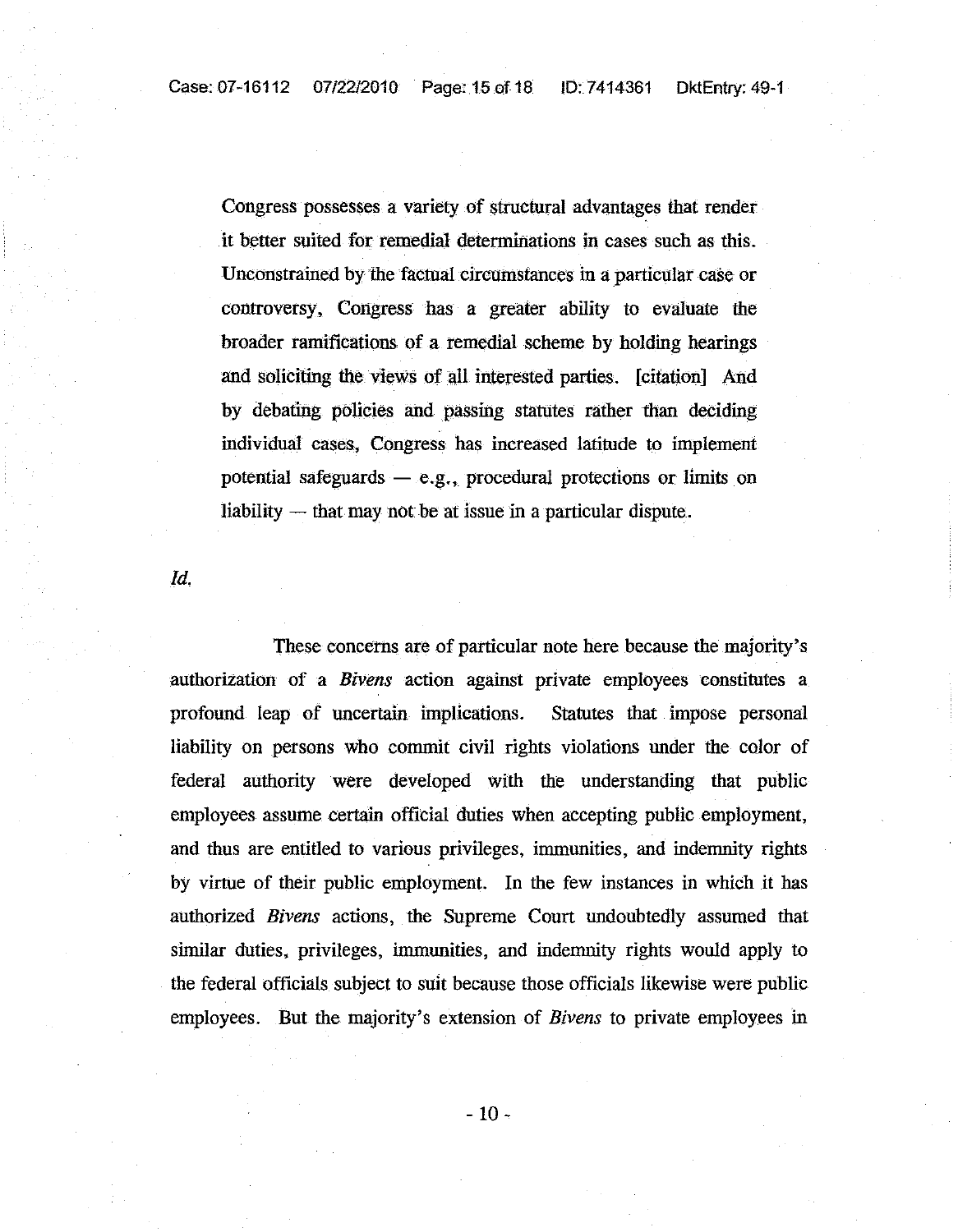this case takes a doctrine developed exclusively to apply to public officials and injects it into an arena-private employment-Where· the rules are different. It is impossible to foresee all of the implications of extending *Bivens* into this new arena, and that is ample reason for the courts to exercise restraint and leave the issue for the legislative process, where those ramifications can be more fully explored.

Moreover, in extending *Bivens* to private employees who work for companies that contract with the government, the majority has blurred the *Bivens* line in a way that creates uncertainty for other private employees as well. Private employees at any of the numerous companies that contract with the government now face an inchoate risk that the majority's decision may be used as the template for actions against such other private employees. Before this Circuit unleashes that potentially potent SOurce of litigation, panel rehearing or rehearing *en bane* is warranted.

In short, not only does the majority's decision contradict thirty years of unbroken Supreme Court authority, it also runs afoul of the carefully crafted limitations on creating implied causes of action from federal statutes. The relevant federal statutory scheme simply does not leave room for the kind of *Bivens* action the majority created. DRI respectfully urges panel rehearing or rehearing *en bane* for this reason, too.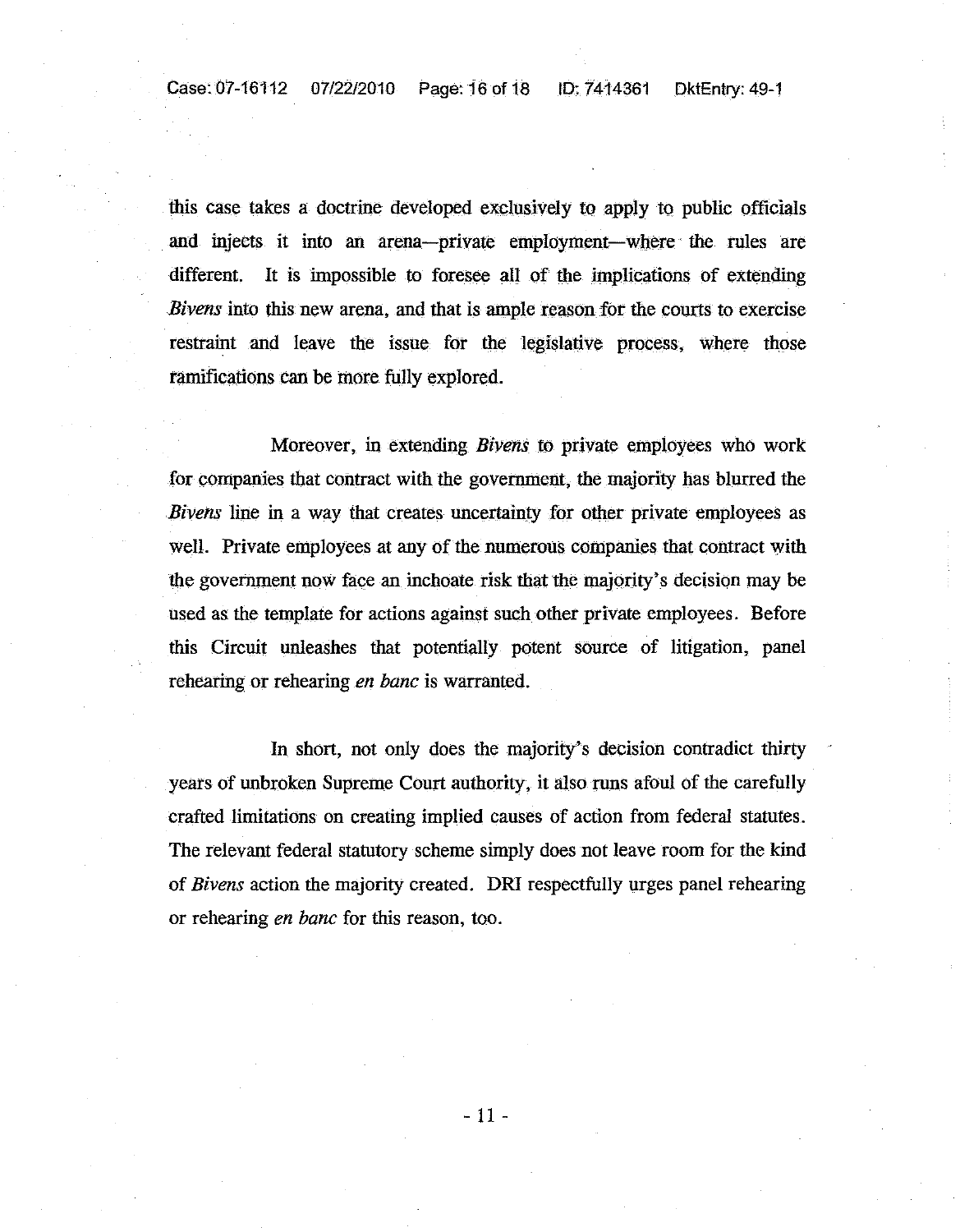### IV

### **CONCLUSION**

The majority erroneously has expanded Supreme Court *Bivens* jurisprudence and the federal statutory scheme. Before this decision becomes the law of this Circuit, DRI respectfully urges panel rehearing or rehearing *en bane.*

DATED: July 22, 2010.

#### REED SMITH LLP

By\_\_\_\_/s/ David J. de Jesus<br>Raymond A. Cardozo David J. de Jesus

Attorneys for *Amicus Curiae* **DRI**